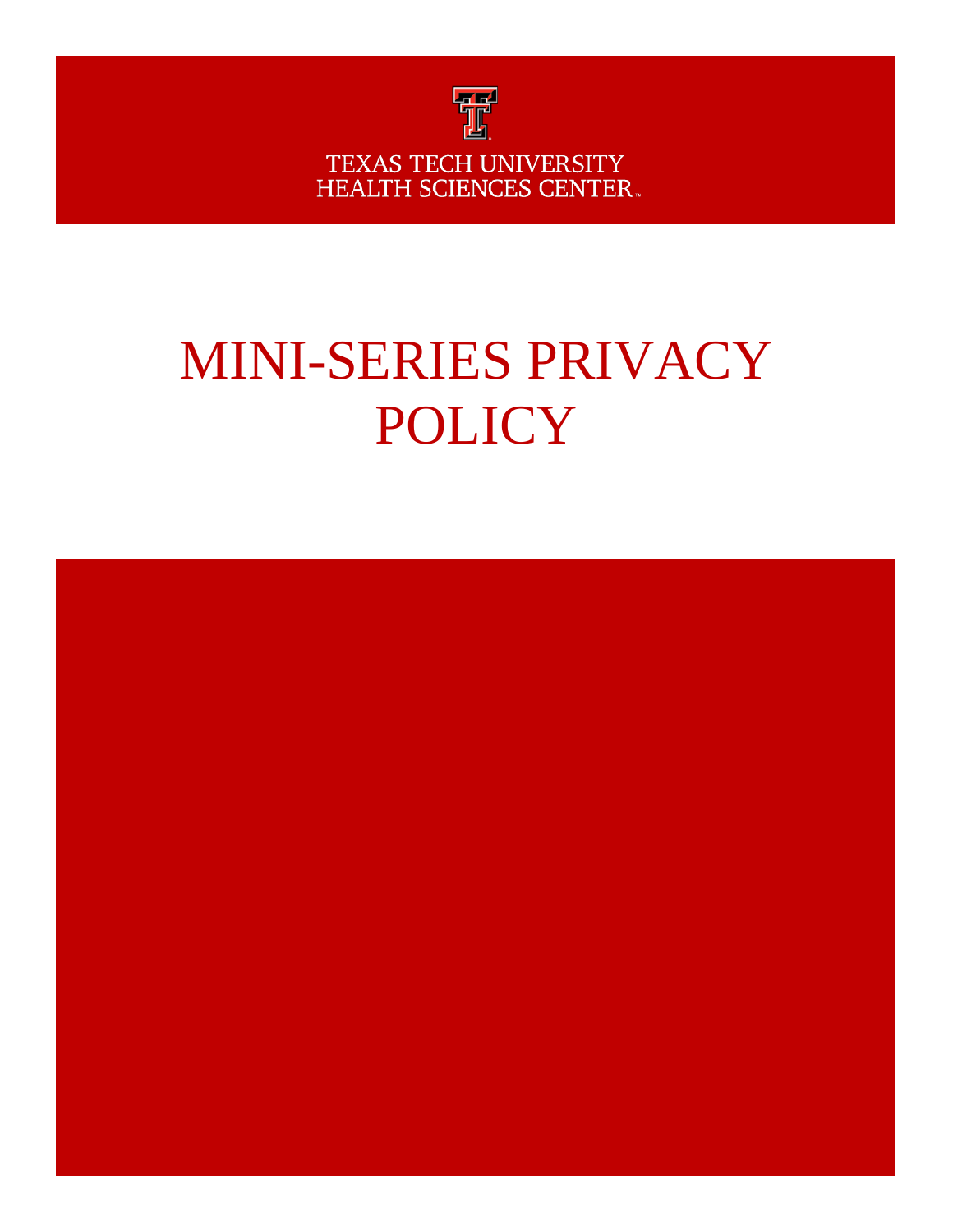

#### **1. Introduction**

- 1.1. The Mini-Series is a product of Texas Tech University Health Sciences Center (TTUHSC). The website for the Mini-Series<https://app4.ttuhsc.edu/miniseries> is covered under and follows the TTUHSC Information Technology (IT) policies regarding responsible use of computer resources for the protection of users and the TTUHSC general privacy policy, both of which can be found at [https://www.ttuhsc.edu/administration/policies/privacy.aspx.](https://www.ttuhsc.edu/administration/policies/privacy.aspx)
- 1.2. The following privacy policy is in addition to the above-referenced policies and guidelines. We recognize that your privacy and the protection of your personal information is important to you. We have created this privacy policy in order to demonstrate our commitment to privacy. This policy explains the type of information which is gathered and tracked, how the information is used, and with whom the information is shared. This policy applies to all information collected by or submitted to the Mini-Series website [https://app4.ttuhsc.edu/miniseries.](https://app4.ttuhsc.edu/miniseries)

### **2. Information Collected**

- 2.1. Regarding unregistered visitors to our web site:
	- 2.1.1.See TTUHSC general privacy policy at<https://www.ttuhsc.edu/administration/policies/privacy.aspx>
- 2.2. Registered users of Mini-Series website [https://app4.ttuhsc.edu/miniseries:](https://app4.ttuhsc.edu/miniseries)
	- 2.2.1.Registrant email addresses are collected for password reminders, correspondences necessary for fulfilling customer requests/orders, and correspondences about Mini-Series products and services. If you want to opt out of email correspondences at a later time, you can contact us. (See below.)
	- 2.2.2.There are times when we may request or require you to create an account with us in order to obtain certain services. In such cases we may collect user name or ID and password information from you. We use this information to verify users' identities in order to prevent unauthorized access to users' personal information. As part of registering for some of our services and products, we may collect contact demographic information such as your name, address, email address, institution, etc. We may also collect information regarding your personal and professional history, interests, activities, experiences and interests in health care products and services. Certain information may be required in order to complete the account registration process.
	- 2.2.3.The Mini-Series website system utilizes industry standard security measures to protect against the loss, misuse, and alteration of information under its control. While there is no such thing as absolute security on the Internet, we will take reasonable and prudent steps to promote the security of the personally identifiable information which you provide.
	- 2.2.4.We do not share our registrant's information with third parties, except as described herein, when allowed or required by applicable law, or with your permission.
	- 2.2.5. We ask registrants to evaluate mini-series materials or complete surveys in order to improve these materials and develop future ones.
	- 2.2.6.You may access your personal information to make corrections, and/or deletions of the same by logging into your account profile.